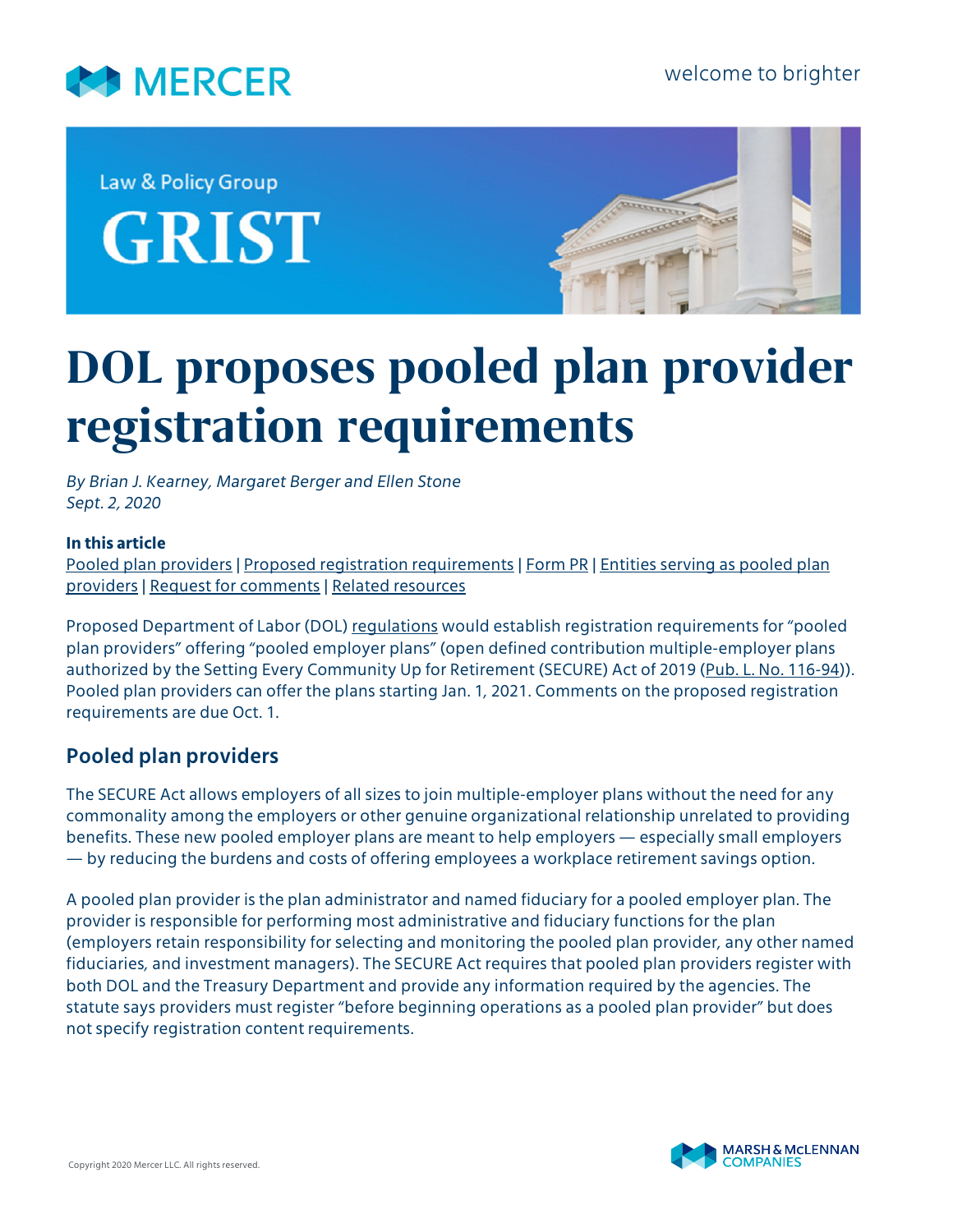Page 2 Law and Policy Group | GRIST **DOL proposes pooled plan provider registration requirements**

# <span id="page-1-0"></span>**Proposed registration requirements**

The proposal lays out a two-part registration process:

- An initial "registration" filing of basic identifying information about the pooled plan provider and its structure, affiliated service providers, marketing activities, and any pending legal or regulatory proceedings
- A supplemental filing to report each pooled employer plan before plan operations start

Providers would also use supplemental filings to report any changes to information provided in earlier filings and any significant financial and operational events affecting the provider or any of its plans. The proposal would also require a final filing after all of the provider's pooled plans have been terminated and ceased operations.

#### **Initial registration**

The initial registration would be due at least 30 days and no more than 90 days before the pooled plan provider begins publicly marketing its services or offering a pooled employer plan. Preliminary business activities — such as establishing the business organization, creating a business plan, obtaining necessary licenses, applying for a federal employer identification number (EIN), or studying market demand for pooled employer plans — would not trigger the initial registration requirement.

The initial registration would include the following information:

- Legal business name, any trade name (i.e., "doing business as") and the EIN
- Telephone number (but not a call center number) for interested/participating employers and covered employees to contact the pooled plan provider for information
- Business mailing address
- Websites that will be used to market the provider's services or to provide information about the pooled employer plan
- Name, mailing address, telephone number, and email address for the pooled plan provider's primary compliance officer
- Pooled plan provider's agent for service of legal process, the address at which process may be served (the regulation also requires a statement that service of legal process may be made upon the pooled plan provider, but this is omitted from the instructions to proposed registration form discussed [below\)](#page-3-0)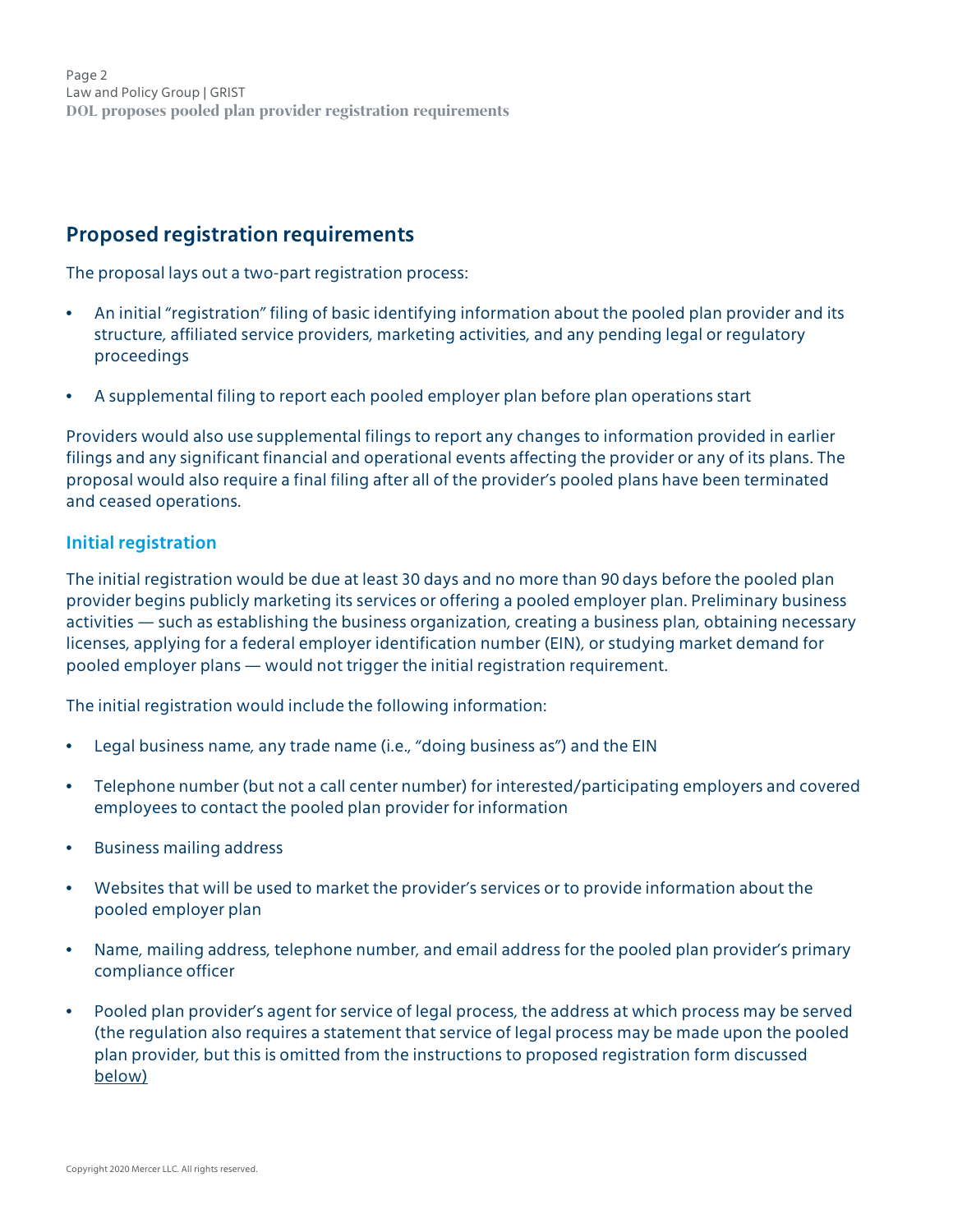Page 3 Law and Policy Group | GRIST **DOL proposes pooled plan provider registration requirements**

- Approximate date pooled plan operations are expected to start
- Description of administrative and investment services that will be offered or provided by the pooled plan provider and any affiliates
- Statement disclosing either of the following against the pooled plan provider (or any officer, director or employee of a pooled plan provider), if related to the provision of services to, operation of, or investments of any employee benefit plan:
	- $-$  Federal or state criminal conviction within 10 years of registration
- Ongoing criminal, civil or administrative proceedings by the federal or state government or other regulatory authority

#### **Supplemental filing**

Before the pooled plan provider starts operating a pooled employer plan, the provider would have to submit a supplemental registration filing that includes the name and EIN for the plan, and the name, address and EIN for the trustee.

Providers would also need to disclose certain changes within 30 days of the occurrence of the change, including:

- Any change in the reported registration information (including termination of any of the provider's pooled employer plans)
- Significant change in the provider's corporate or business structure (for example, a merger or acquisition)
- Initiation of bankruptcy, receivership or other insolvency proceeding for the pooled plan provider or an affiliate, or ceasing all operations as a pooled plan provider
- Receiving written notice of any of the following actions against the pooled plan provider (or any officer, director or employee), if related to the provision of services to, operations of, or investments of any employee benefit plan:
	- $-$  Initiation of any administrative or enforcement action  $-$  in any court or administrative tribunal  $$ by any federal or state governmental agency
	- $-$  Finding of fraud or dishonesty by a federal or state court or a federal or state governmental agency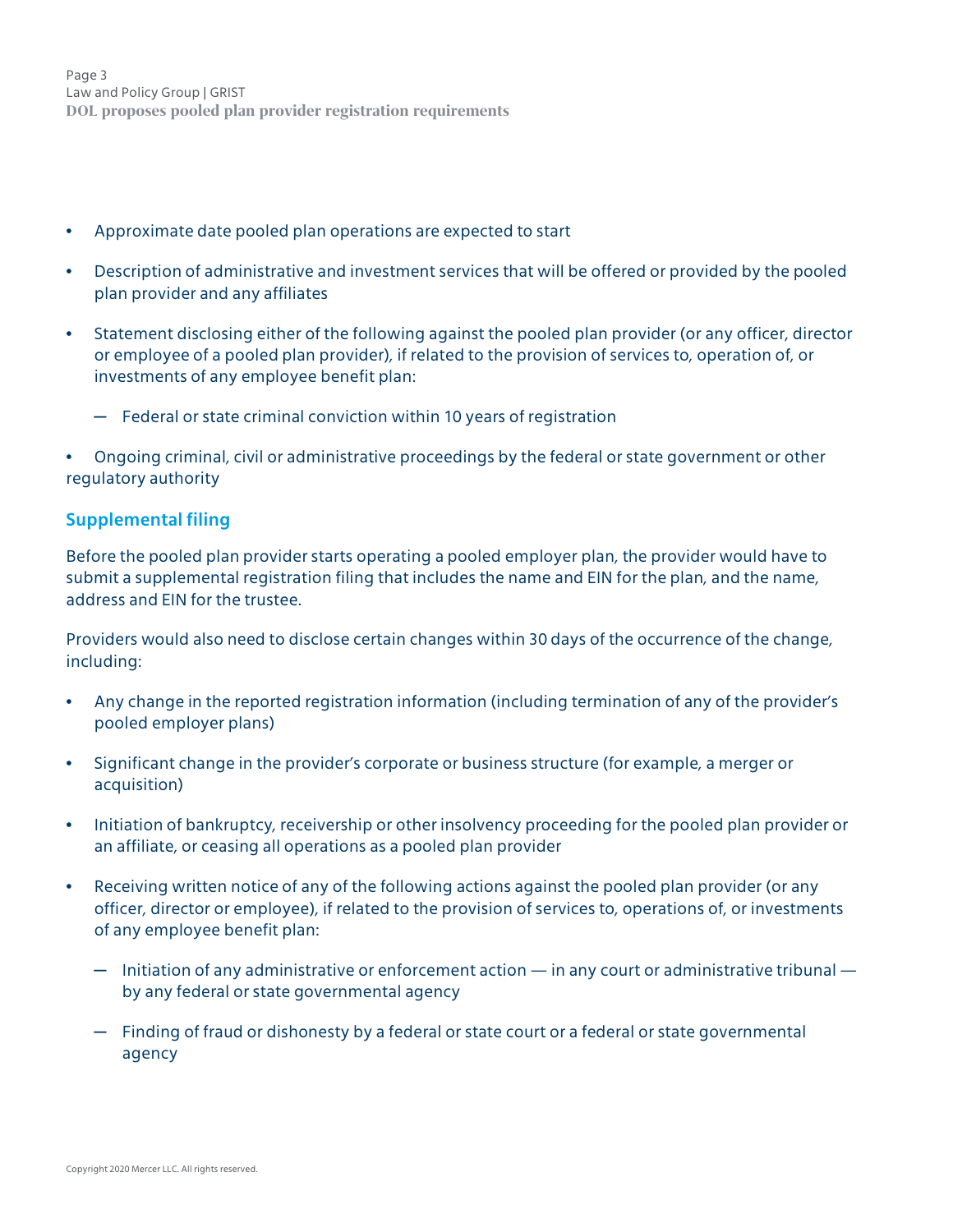Page 4 Law and Policy Group | GRIST **DOL proposes pooled plan provider registration requirements**

─ Filing of any federal or state criminal charges

A single filing could be used to report multiple simultaneous changes or to report a change that applies to all of a provider's pooled employer plans.

### **Final filing**

A pooled plan provider would have to submit a final registration filing after it has ceased operating all of its pooled employer plans. The final filing would be due within 30 days of the filing of the last final Form 5500 for the last pooled employer plan the provider operates. The provider would also be required to file the supplemental registration statement discussed above to report the termination of each of its pooled employer plans. The proposal would allow providers to submit a single filing to report the termination of the last pooled employer plan and the cessation of all operations as a pooled plan provider.

## <span id="page-3-0"></span>**Form PR**

DOL is proposing a new Form PR (Pooled Plan Provider Registration) for all registrations and supplemental filings (the draft Form PR and instructions are included in an appendix to the proposal). Filing the Form PR would satisfy the SECURE Act's requirements to register with both DOL and Treasury. Once a registration statement is filed, the data would be posted on DOL's website and be available to the public.

**Amended filings.** The filing system will allow pooled plan providers to correct or amend their registration and supplemental filings. Inadvertent or good faith errors and omissions generally won't invalidate a registration, as long as a corrected or amended filing is submitted within a reasonable period after discovery of the error or omission. The draft instructions to the Form PR indicate that filings should be amended within 30 days of discovering an error, but not later than the due date for filing a Form 5500 where identifying information might differ between the two forms.

**Electronic filing.** All initial and supplemental registrations would need to be filed electronically. DOL plans to use the same system that plan administrators currently use to file Form 5500.

# <span id="page-3-1"></span>**Entities serving as pooled plan providers**

Earlier this year, DOL [sought](https://www.federalregister.gov/d/2020-13142) input about the types of entities that could serve as pooled plan providers and a host of related issues — including provider compensation, potential conflicts of interest, and whether new prohibited transaction exemptions are needed for pooled employer and other multiple employer plans. The new proposal doesn't categorically exclude any one type of business entity or model from serving as a pooled plan provider, but DOL mentions in the preamble that it believes certain entities — such as recordkeepers, professional employer organizations (PEOs) and some insurance companies may well positioned to offer the plans. DOL also views broker-dealers and registered investment advisors